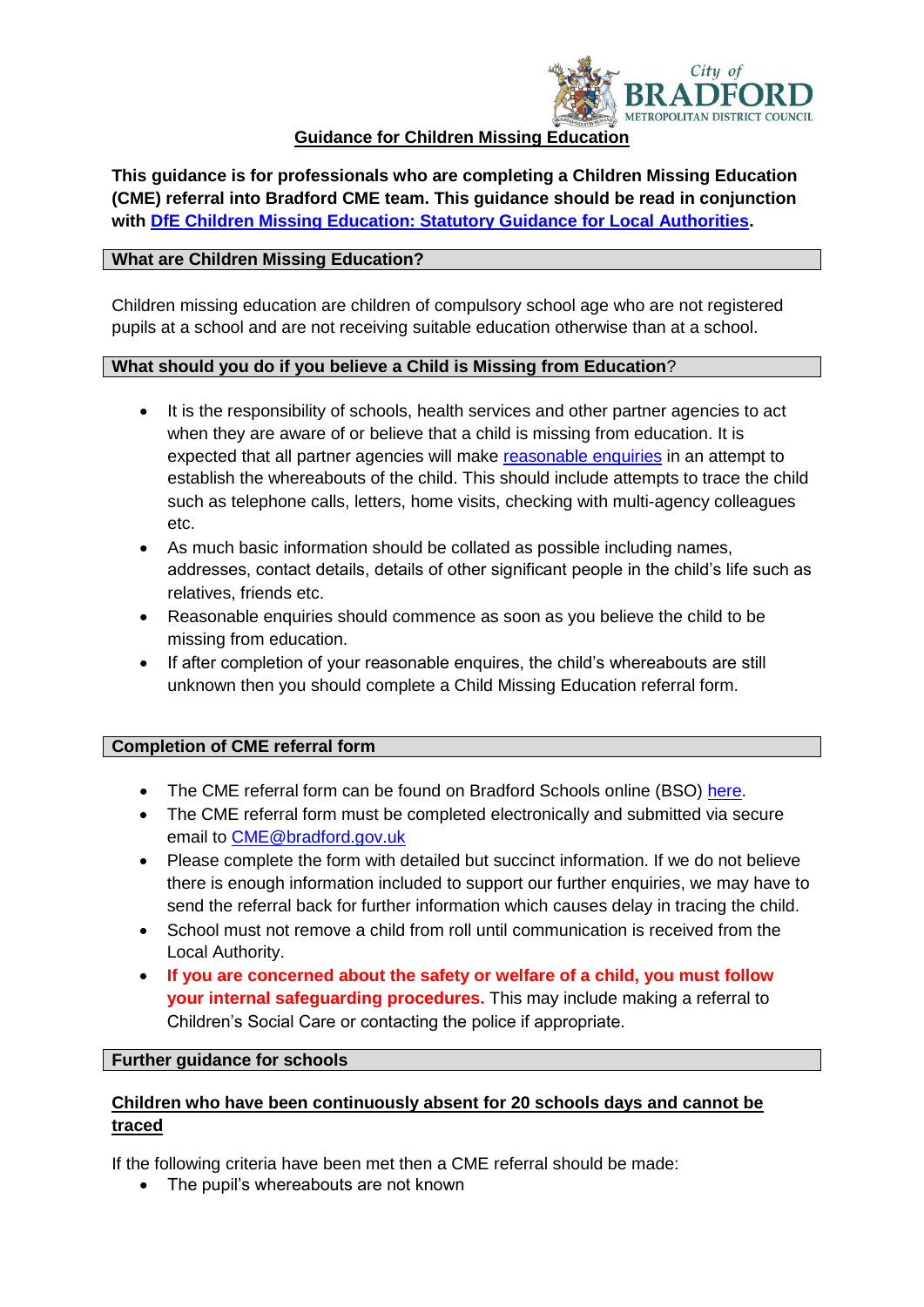

- The absence is not being authorised by school
- The school has made enquiries and can evidence that it has exhausted its enquiries.
- The Headteacher does not have any grounds to believe that the pupil is unable to attend the school by reason of sickness or any unavoidable causes

School do not need to wait until the full 20 school days have elapsed before making the referral - the referral should be made as soon as they have exhausted their enquiries.

**NB:** This criterion is also applicable for new pupils who do not attend school on or after the expected/agreed start date.

### **Pupils who move house**

**NB:** For many children who move within Bradford, due to the limit on school places, it is wholly possible that your school will still be the nearest suitable school that is available. This means that you should not remove the child from your roll until the child starts at their new school and you have confirmation of this from the new school. Whilst a parent may wish to apply for a place at a different school, this process could be lengthy and it will usually be in the best interests of the child to remain at your school until they can start at their new school, thus avoiding a gap in their education. If the child's new address is within the statutory walking distance of your school (2 miles for under 8s and beyond 3 miles for over 8s), the child will not be entitled to free travel to school. If the child's new address is over the statutory walking distance of your school, the child may be entitled to free travel to your school, if there is not a closer available space. More information on Travel Assistance is available on the [council website.](https://www.bradford.gov.uk/education-and-skills/travel-assistance/assistance-with-travel-to-home-school-and-college/)

#### *Temporary Accommodation:*

In the case of families being made homeless and moving to temporary accommodation, within or outside Bradford, schools should speak to the parent to establish the family's circumstances and seek advice from the Travel Assistance Team as to whether temporary free travel arrangements can be made for the pupil in order to support their continued attendance at the school until they move to a nearer school, or until more permanent housing arrangements are made. Schools should not remove the pupil from roll until or unless it is confirmed that the child has started at a new school.

#### *Permanent move within Bradford:*

In cases of families moving within the city of Bradford, schools should not remove the pupil from roll until it is confirmed the pupil has started at a new school. Schools should seek to confirm the new address within Bradford, support the family with making applications for new schools if appropriate. Updates in relation to the allocation of new school places should be sought from the Admissions team.

#### *Permanent house move outside of Bradford but within the UK:*

In cases of families moving outside of Bradford, schools should not remove from roll unless:

- a) They have ascertained a full forwarding address and have confirmed with the receiving local authority that they are aware that the family are now in their area. For example, they are processing a school application for the pupil in question.
- b) They have confirmed that the pupil has started at a new school.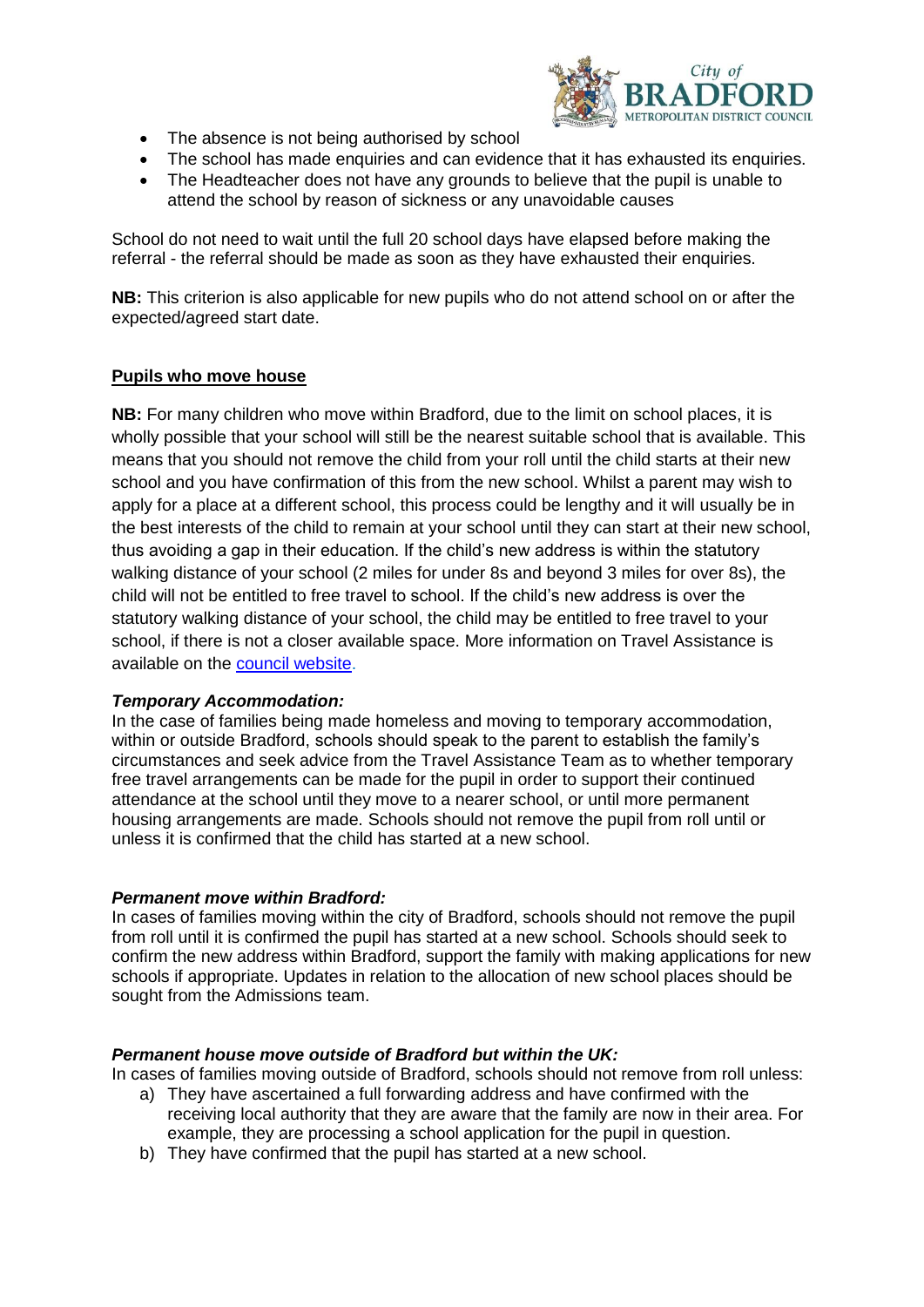

c) The CME team notifies you that they have confirmed the pupil's whereabouts in another local authority.

### *Permanent house move outside of the UK:*

In cases of families moving outside of Bradford, schools should not remove from roll unless:

a) The parent notifies you in writing that they are moving abroad; and is able to provide details to satisfy the school that the child is not going to be CME; and there are no safeguarding concerns (See Annex A).

#### **Pupils who fail to return from leave of absence and cannot be traced**

If a pupil has failed to attend the school within the ten school days immediately following the expiry of the period for which such leave was granted; the Headteacher does not have reasonable grounds to believe that the pupil is unable to attend the school by reason of sickness or any unavoidable cause; and despite the school making reasonable enquiries the child's whereabouts are still unknown then a CME referral should be made.

The child should not be removed from roll until the CME team notify the school in writing that

- a) Despite the Local Authority's reasonable enquiries, the child's whereabouts remain unknown, or
- b) The child has been located but is no longer living within reasonable distance of the school.

#### **Bradford Schools Online**

#### **Out of school register**

All children known to Bradford MDC as missing from education are placed on the 'Out of school register'. This 'Out of School register' is available to view on Bradford Schools Online here. **NB:** You must be logged in to access the register.

All schools will receive an email every Monday indicating the number of missing pupils who have been added to the 'Out of school register' each week. There is a expectation that school will check the register on a regular basis to establish if they have admitted any children missing education (CME). If schools have admitted a pupil that is recorded on the Out of school register, they need to notify the CME team as soon as possible.

#### **On/off roll proforma**

Schools must notify the local authority when a pupil's name is to be removed from the admission register at a non-standard transition point under any of the fifteen grounds set out in the regulations, as soon as the ground for removal is met and no later than the time at which the pupil's name is removed from the register.

Where a school notifies a local authority that a pupil's name is to be removed from the admission register, the school must provide the local authority with: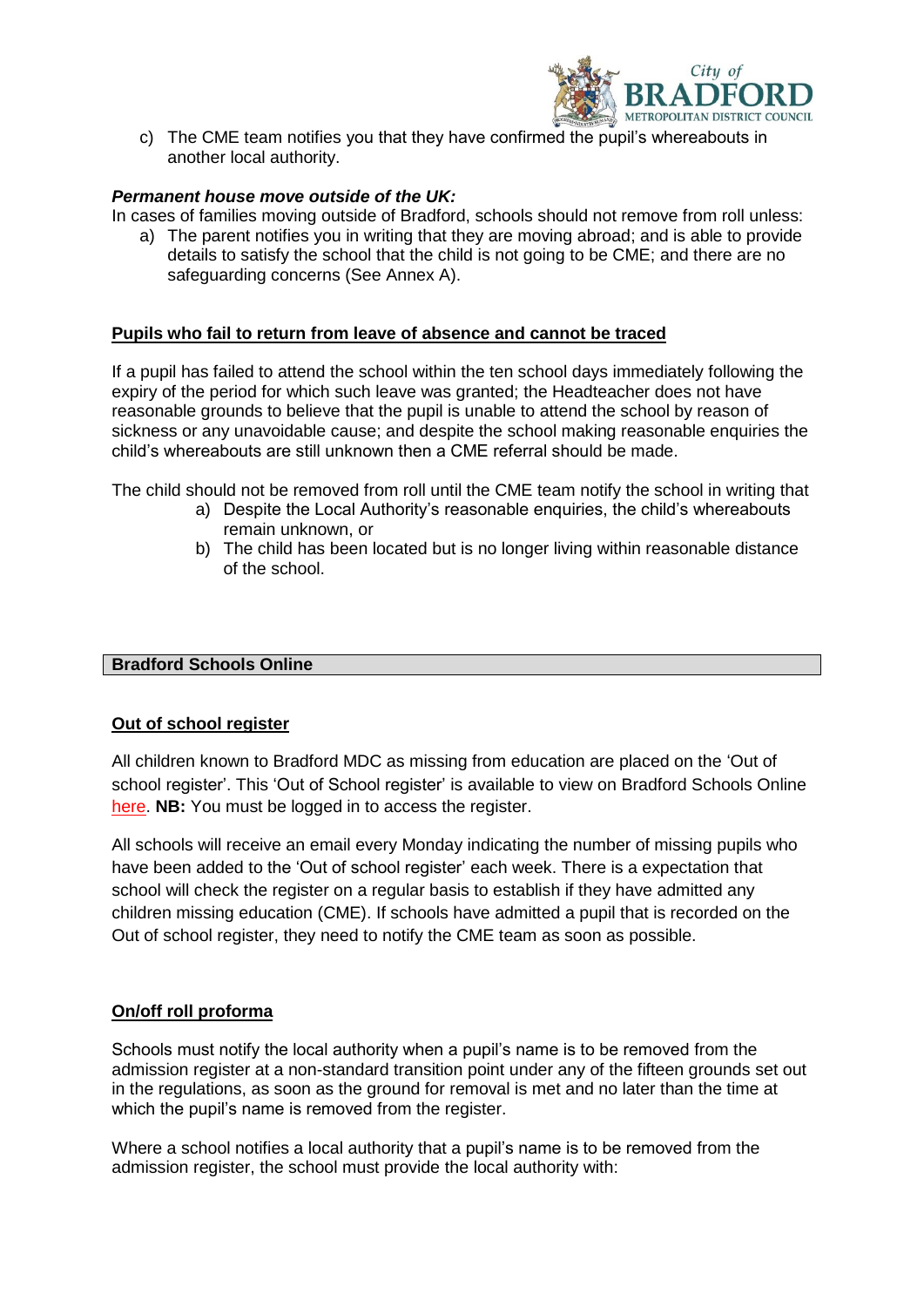

a. the full name of the pupil;

b. the full name and address of any parent with whom the pupil lives;

c. at least one telephone number of the parent with whom the pupil lives;

d. the full name and address of the parent who the pupil is going to live with, and the date the pupil is expected to start living there, if applicable;

e. the name of pupil's destination school and the pupil's expected start date there, if applicable; and

f. the ground in regulation 8 under which the pupil's name is to be removed from the admission register

(Annex A: Grounds for deleting a pupil from the school admission register within the [Children](https://www.gov.uk/government/publications/children-missing-education)  [missing education: statutory guidance for local authorities\)](https://www.gov.uk/government/publications/children-missing-education)

All schools are required to notify the local authority within five days when a pupil's name is added to the admission register at a non-standard transition point. Schools will need to provide the local authority with all the information held within the admission register about the pupil.

The on/off roll proforma accessed via Bradford Schools Online was created to allow for schools to easily notify the local authority of pupils of statutory school age joining the school or leaving the school at non-standard transition points.

The on/off roll proforma can be accessed on Bradford Schools Online here. **NB**: You must be logged in to be able to access this proforma.

## **Children who are believed to be CME should not be removed from roll until the Local Authority has confirmed to school that they have exhausted their enquiries.**

# **Common Transfer Files**

When a child is removed from roll, school should upload the Child's Common Transfer File (CTF) to the DfE School to School (S2S) Missing Children Database.

**If you require further information relating to Children Missing Education please contact 01274 438877 or email [CME@bradford.gov.uk](mailto:CME@bradford.gov.uk)**